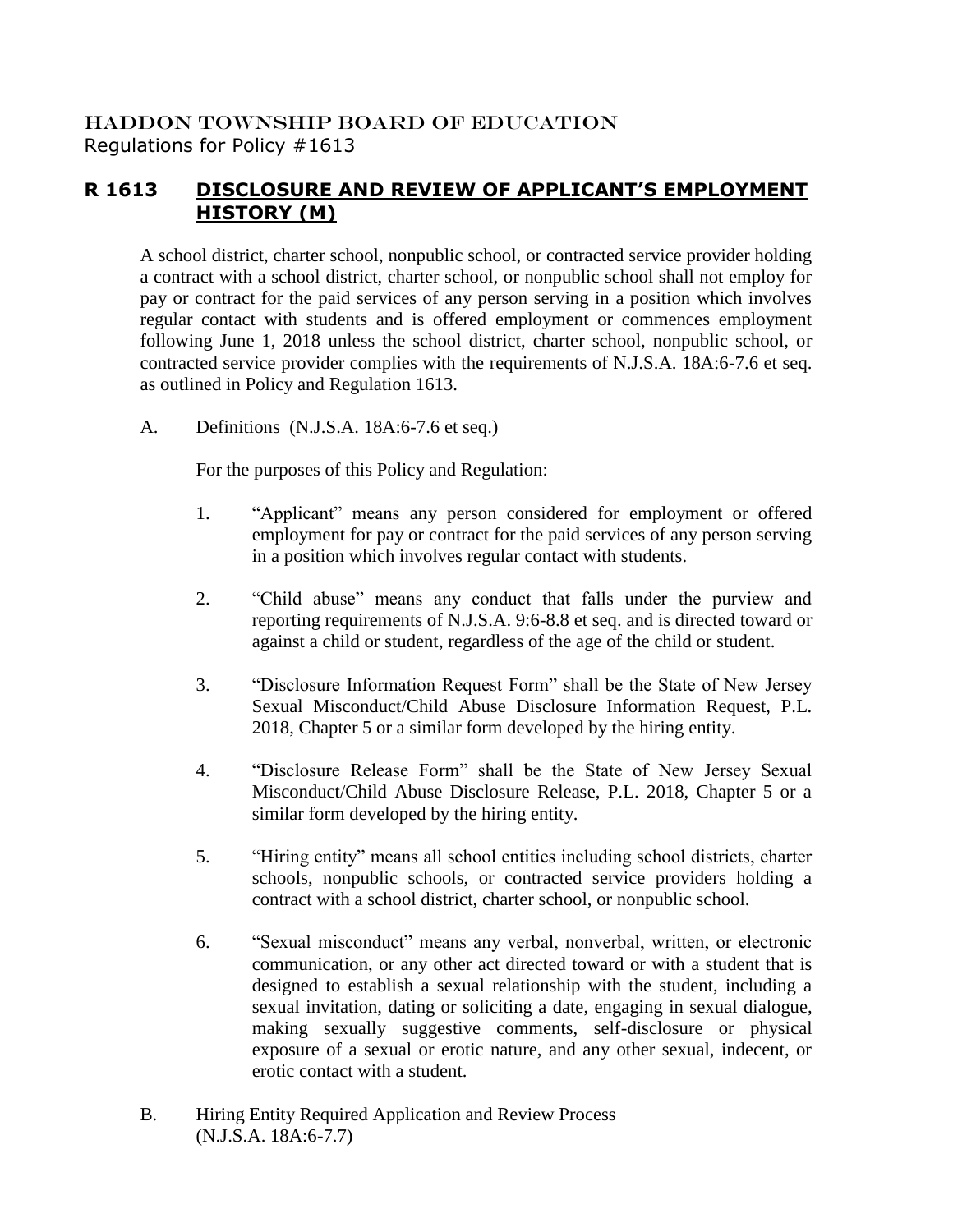- 1. A hiring entity shall not employ for pay or contract for the paid services of any person serving in a position which involves regular contact with students unless the hiring entity complies with the provisions of N.J.S.A. 18A:6-7.6 et seq.
	- a. The hiring entity shall require an applicant to provide a Disclosure Release Form which must include the following information:
		- (1) A list, including name, address, telephone number, and other relevant contact information of the applicant's:
			- (a) Current employer;
			- (b) All former employers within the last twenty years that were schools; and
			- (c) All former employers within the last twenty years where the applicant was employed in a position that involved direct contact with children; and
		- (2) A written authorization that consents to and authorizes disclosure of the information requested under b. below pursuant to N.J.S.A. 18A:6-7.7.a.(2) and the release of related records by the applicant's employers listed under B.1.a.(1) above, and that releases those employers from liability that may arise from the disclosure or release of records;
		- (3) A written statement as to whether the applicant:
			- (a) Has been the subject of any child abuse or sexual misconduct investigation by any employer, State licensing agency, law enforcement agency, or the Department of Children and Families, unless the investigation resulted in a finding the allegations were false or the alleged incident of child abuse or sexual misconduct was not substantiated;
			- (b) Has ever been disciplined, discharged, nonrenewed, asked to resign from employment, resigned from or otherwise separated from any employment while allegations of child abuse or sexual misconduct were pending or under investigation, or due to an adjudication or finding of child abuse or sexual misconduct; or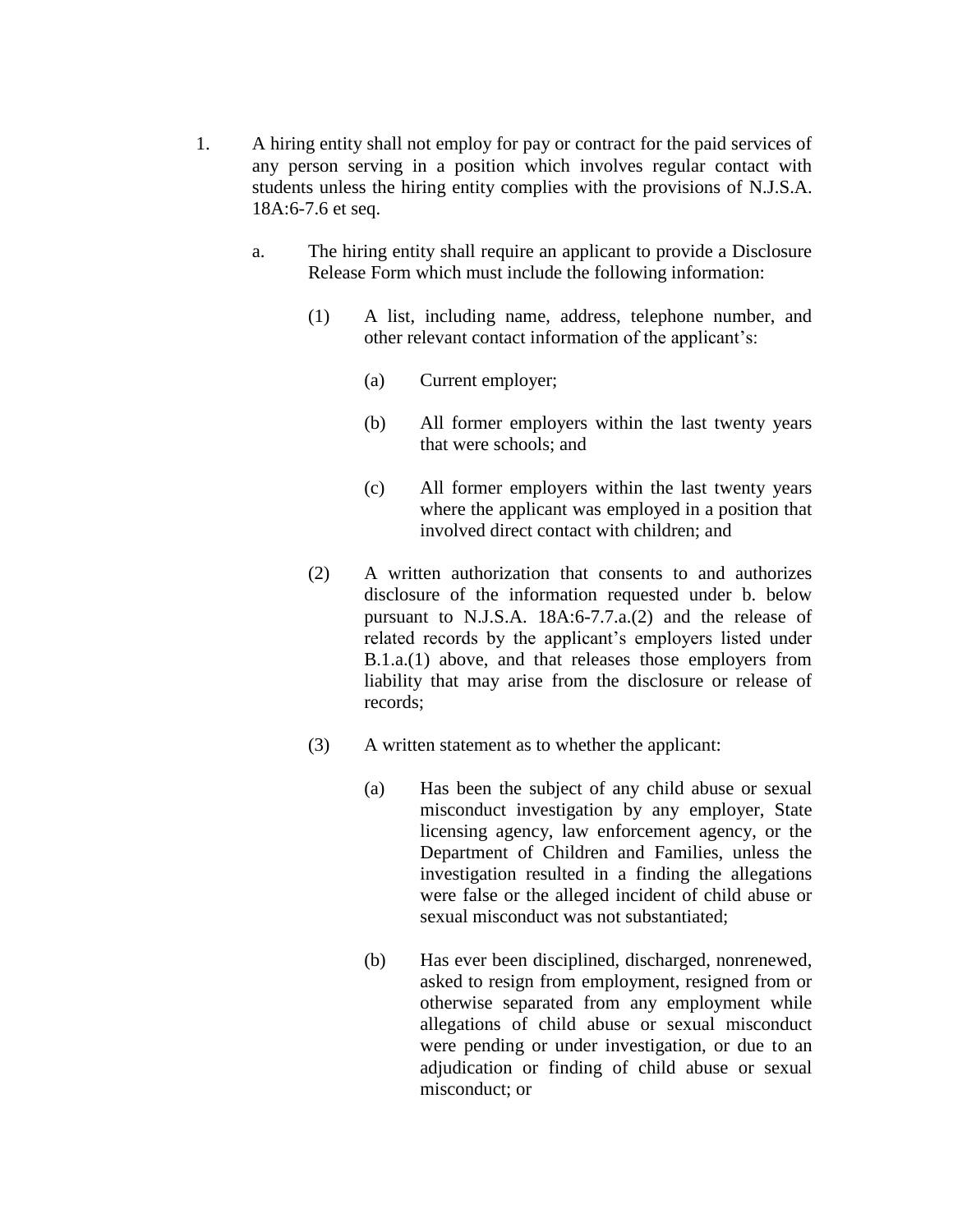- (c) Has ever had a license, professional license, or certificate suspended, surrendered, or revoked while allegations of child abuse or sexual misconduct were pending or under investigation, or due to an adjudication or finding of child abuse or sexual misconduct.
- (4) The hiring entity must comply with the requirements of N.J.S.A. 18A:6-7.6 et seq. for every applicant who will be employed by the hiring entity.
	- (a) However, the provisions of N.J.S.A. 18A:6-7.6 et seq. may be required by the hiring entity for any applicant.
- b. The Superintendent or designee of the hiring entity will review the applicant's Disclosure Release Form. Upon determining to continue the application process, the Superintendent or designee shall provide the applicant's Disclosure Release Form to all employers listed by the applicant under the provisions of N.J.S.A. 18A:6-7.7.a.(1) and B.1.a.(1) above and provide all employers listed with the applicant's written authorization that consents to and authorizes disclosure in accordance with N.J.S.A. 18A:6- 7.7.a.(2) and B.1.a.(2) and request the following information:
	- (1) The dates of employment of the applicant; and
	- (2) A statement as to whether the applicant:
		- (a) Was the subject of any child abuse or sexual misconduct investigation by any employer, State licensing agency, law enforcement agency, or the Department of Children and Families, unless the investigation resulted in a finding that the allegations were false or the alleged incident of child abuse or sexual misconduct was not substantiated;
		- (b) Was disciplined, discharged, nonrenewed, asked to resign from employment, resigned from or otherwise separated from any employment while allegations of child abuse or sexual misconduct were pending or under investigation, or due to an adjudication or finding of child abuse or sexual misconduct; or
		- (c) Has ever had a license, professional license, or certificate suspended, surrendered, or revoked while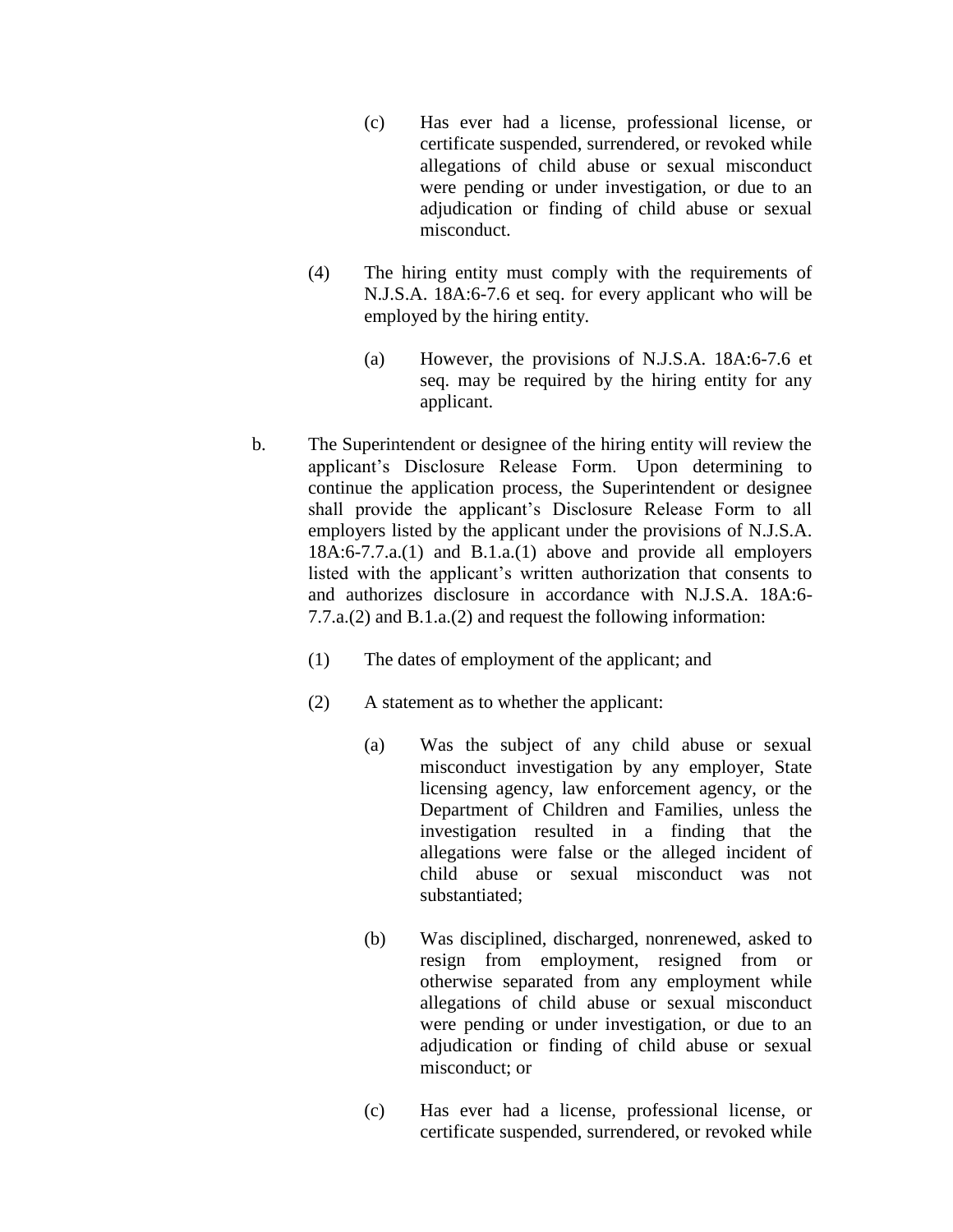allegations of child abuse or sexual misconduct were pending or under investigation, or due to an adjudication or finding of child abuse or sexual misconduct.

- c. The review of the applicant's employment history may be conducted through telephonic, electronic, or written communications in accordance with N.J.S.A. 18A:6-7.7.
	- (1) If the review is conducted by telephone, the results of the review shall be documented in writing by the Superintendent or designee responsible for reviewing the applicant's employment history. The Superintendent or designee may use the Disclosure Release Form to complete this review.
- 2. After reviewing the information disclosed by an employer under B.1.b. above and finding an affirmative response to any of the inquiries listed and if the Superintendent or designee of the hiring entity determines to continue with the applicant's job application process, the Superintendent or designee shall make further inquiries of the applicant's current and/or former employer(s) to ascertain additional details regarding the matter disclosed pursuant to N.J.S.A. 18A:6-7.10.
	- a. The Superintendent or designee shall make these additional inquiries by requesting the current and/or former employer to complete the Disclosure Information Request Form and attach additional information, including the initial complaint and final report, if any, regarding the incident of child abuse or sexual misconduct.
	- b. The Superintendent, upon receiving and reviewing the additional information disclosed in accordance with B.2.a. above, will make a determination to continue with the applicant's job application process.
- 3. All employment history documentation for each applicant employed by the hiring entity in accordance with N.J.S.A. 18A:6-7.6 et seq. shall be maintained in the employee's personnel file. All employment history documentation for an applicant not hired shall be maintained by the Superintendent or designee and destroyed in accordance with the New Jersey Department of Revenue – Records Management Services Records Retention and Disposition Schedule.
- 4. Employment history review pursuant to N.J.S.A. 18A:6-7.6 et seq. is not required for applicants the hiring entity does not wish to employ.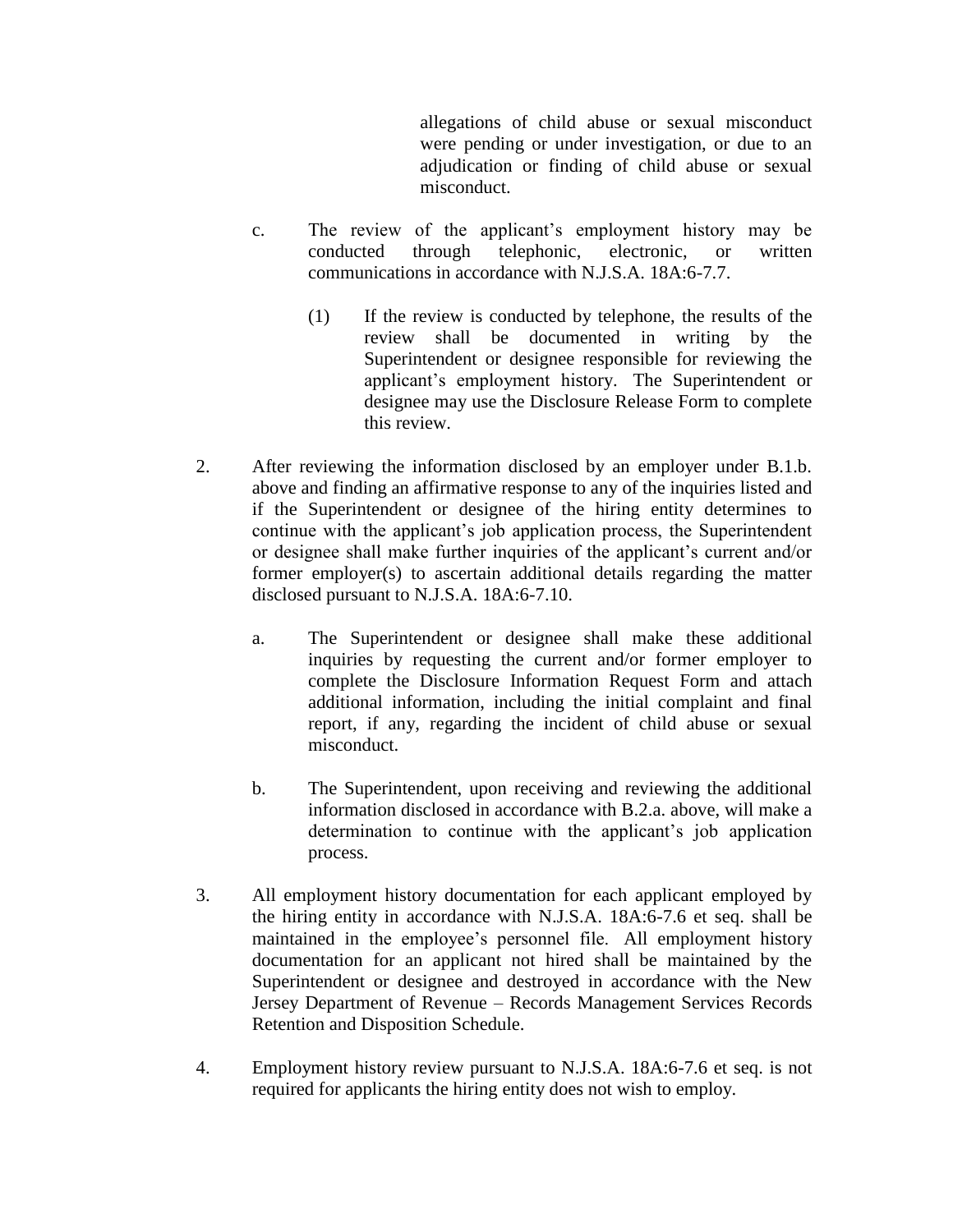- 5. The hiring entity, in accordance with N.J.S.A. 18A:6-7.9.b., in conducting the review of the employment history of an out-of-State applicant, shall make, and document with specificity, diligent efforts to:
	- a. Verify the information provided by the applicant pursuant to N.J.S.A. 18A:6-7.7.a. and B.1.a. above; and
	- b. Obtain from any out-of-State employers listed by the applicant the information requested pursuant to N.J.S.A. 18A:6-7.7.b. and B.1.b. above.
- C. Completing a Disclosure Request from a Hiring Entity Regarding a Current or Former Employee (N.J.S.A. 18A:6-7.9)
	- 1. All requests for information from a hiring entity regarding a current or former employee of this school district, charter school, or nonpublic school in accordance N.J.S.A. 18A:6-7.6 et seq. shall be directed to the Superintendent or designee.
		- a. The Superintendent or designee, upon receiving a request from a hiring entity for information, shall provide the information requested in accordance with N.J.S.A. 18A:6-7.6 et seq. to the hiring entity submitting the request if:
			- (1) The employment relationship is confirmed pursuant to N.J.S.A. 18A:6-7.7.a.(1) and B.1.a.(1) above; and
			- (2) The written authorization is in compliance with N.J.S.A. 18A:6-7.7.a.(2) and B.1.a.(2) above.
		- b. At the discretion of the Superintendent, the requested information may be provided through telephonic, electronic, or written communications, pursuant to N.J.S.A. 18A:6-7.7 and B.1.c. above.
	- 2. In the event a hiring entity requests additional information from this school district, charter school, or nonpublic school beyond a response to the questions as outlined in N.J.S.A. 18A:6-7.7.b. and B.1.b. above, the Superintendent or designee will review the written request and will make a determination as to the additional information and/or documentation to be provided to the hiring entity. Any request for additional information and/or documentation must be submitted by the hiring entity in writing to the Superintendent or designee before providing any additional information and/or documentation.
		- a. Upon providing such additional information and/or documentation, the Superintendent or designee will take every measure to ensure privacy and confidentiality, consistent with State and Federal laws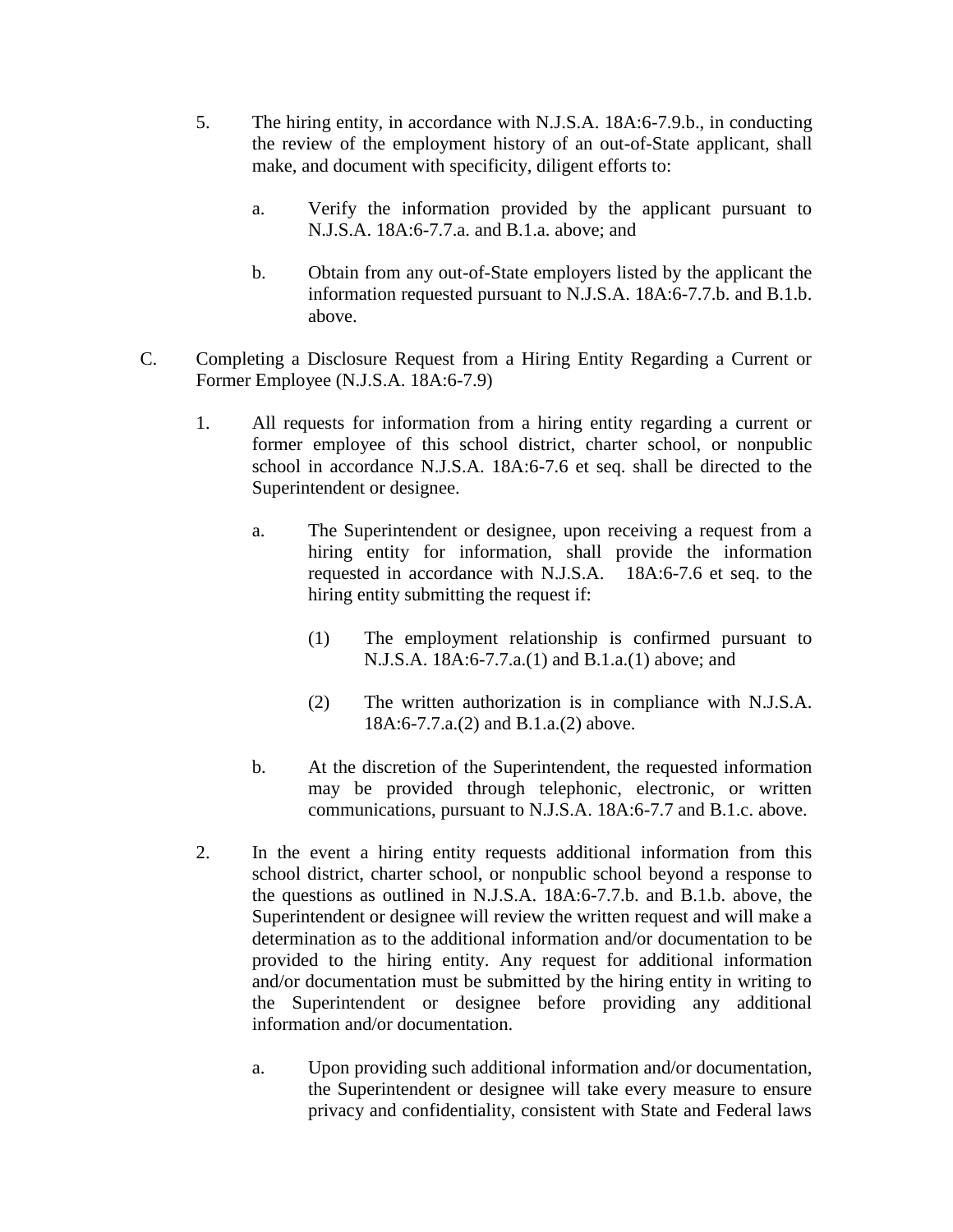and regulations regarding student privacy and the privacy rights of others.

- b. Any personally identifiable information regarding any student or other individual other than the applicant's personally identifiable information shall be redacted prior to the release of any additional information.
- c. The requested additional information should be provided to the hiring entity within twenty days, as required by statute.
- 3. A copy of all requests for information and any information provided to a hiring entity, in accordance with the provisions of Policy and Regulation 1613 and N.J.S.A. 18A:6-7.6 et seq., shall be maintained by the Superintendent or designee in the applicant's personnel file and shall only be destroyed in accordance with the New Jersey Department of Revenue – Records Management Services Records Retention and Disposition Schedule.
- D. Timeline for Current or Former Employers to Disclose Information (N.J.S.A. 18A:6-7.9)
	- 1. No later than twenty days after receiving a request for information under N.J.S.A. 18A:6-7.7.b. and B.1.b. above, an employer that has or had an employment relationship within the last twenty years with the applicant shall disclose the information requested pursuant to N.J.S.A. 18A:6-7.6 et seq.
	- 2. The failure of an employer to provide the information requested pursuant to N.J.S.A. 18A:6-7.7.b. and B.1.b. above within the twenty day timeframe established under N.J.S.A. 18A:6-7.9.a. and D.1. above may be grounds for the automatic disqualification of an applicant from employment with a hiring entity. A hiring entity shall not be liable for any claims brought by an applicant who is not offered employment or whose employment is terminated:
		- a. Because of any information received by the hiring entity from an employer pursuant to N.J.S.A. 18A:6-7.7 and B. above; or
		- b. Due to the inability of the hiring entity to conduct a full review of the applicant's employment history pursuant to N.J.S.A. 18A:6- 7.7.b. and B.1.b. above.
- E. Provisional Employment (N.J.S.A. 18A:6-7.10)

A hiring entity may employ or contract with an applicant on a provisional basis for a period not to exceed ninety days pending review by the hiring entity of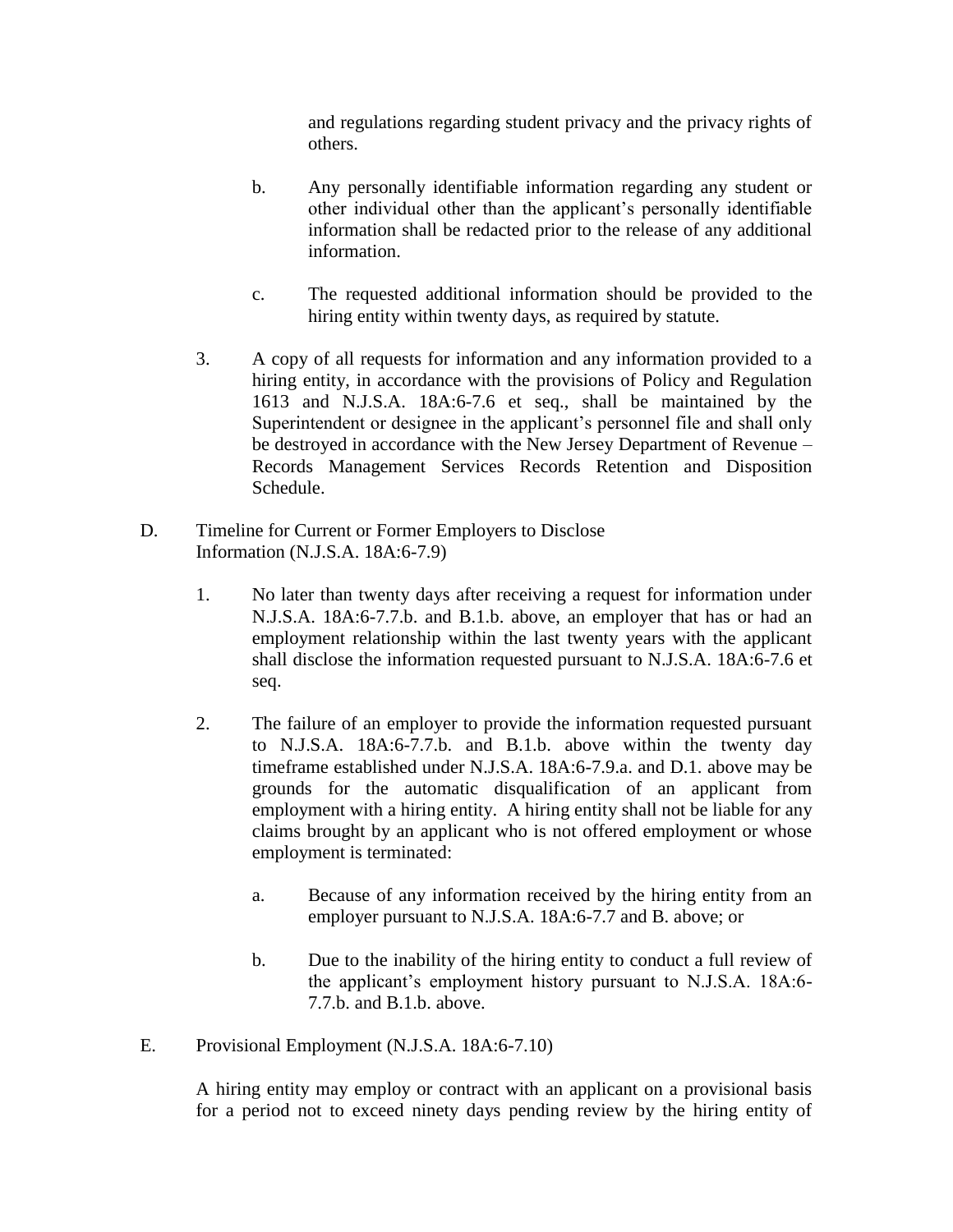information received pursuant to N.J.S.A. 18A:6-7.7 and B. above, provided that all of the following conditions are satisfied:

- 1. The applicant has complied with N.J.S.A. 18A:6-7.7.a. and B.1.a. above;
- 2. The hiring entity has no knowledge or information pertaining to the applicant that the applicant is required to disclose pursuant to N.J.S.A. 18A:6-7.7.a.(3) and B.1.a.(3); and
- 3. The hiring entity determines that special or emergent circumstances exist that justify the temporary employment of the applicant.
- F. Penalties to Applicants (N.J.S.A. 18A:6-7.8)
	- 1. An applicant who willfully provides false information or willfully fails to disclose information required in N.J.S.A. 18A:6-7.7.a. and B.1.a. above:
		- a. Shall be subject to discipline up to, and including, termination or denial of employment;
		- b. May be deemed in violation of subsection a. of N.J.S.A. 2C:28-3; and
		- c. May be subject to a civil penalty of not more than \$500 which shall be collected in proceedings in accordance with the "Penalty Enforcement Law of 1999," P.L. 1999, c.274 (N.J.S.A. 2A:58-10 et seq.).
	- 2. A hiring entity shall include a notification of the penalties set forth in N.J.S.A. 18A:6-7.8 and F.1. above on all applications for employment for positions which involve regular contact with students.
- G. Termination (N.J.S.A. 18A:6-7.9.d.)
	- 1. A hiring entity shall have the right to immediately terminate an individual's employment or rescind an offer of employment if:
		- a. The applicant is offered employment or commences employment with the hiring entity following June 1, 2018; and
		- b. Information regarding the applicant's history of sexual misconduct or child abuse is subsequently discovered or obtained by the hiring entity that the hiring entity determines disqualifies the applicant or employee from employment.
	- 2. The termination of employment pursuant to the provisions outlined in G.1. above and pursuant to N.J.S.A. 18A:6-7.9 shall not be subject to any grievance or appeals procedures or tenure proceedings pursuant to any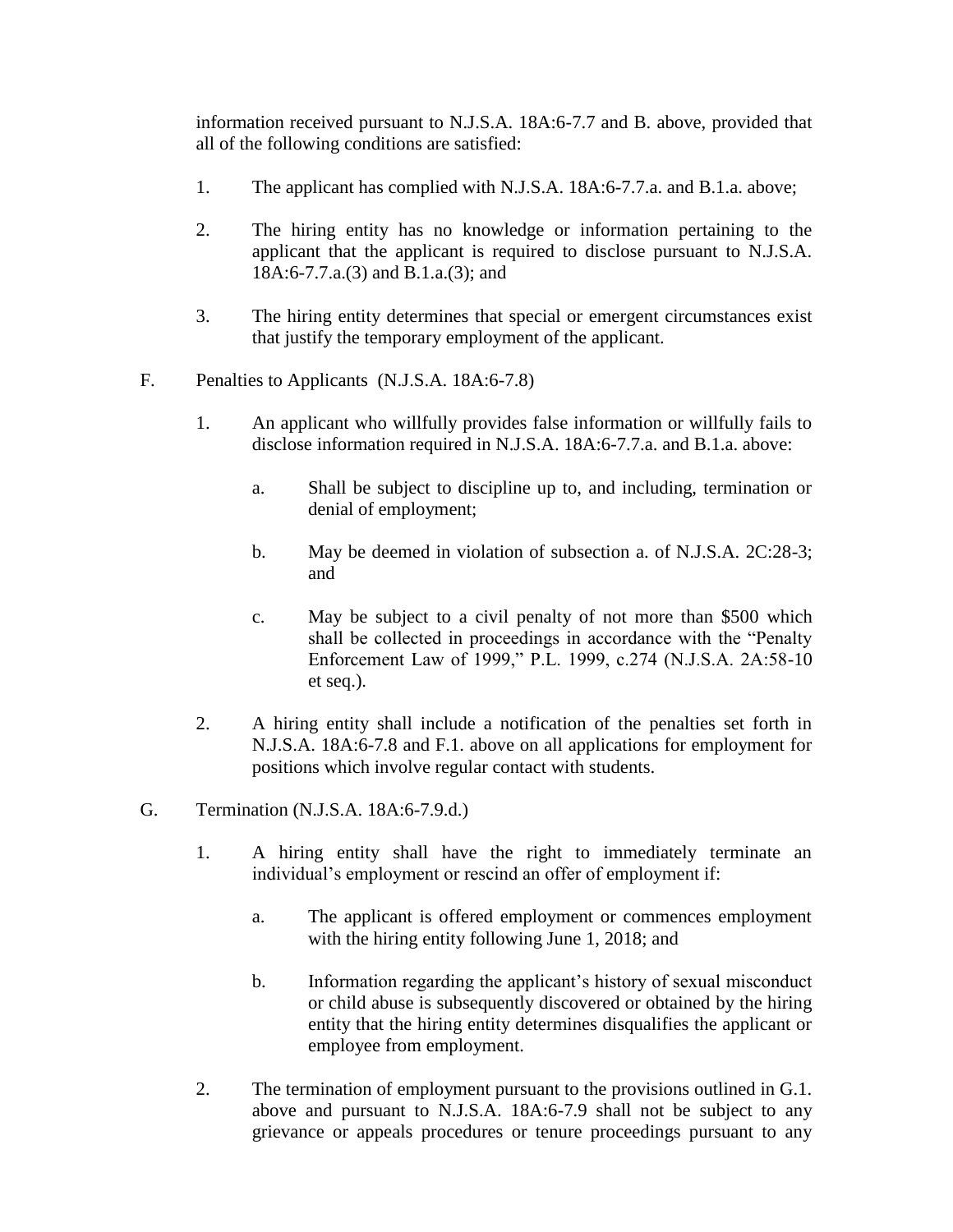collectively bargained or negotiated agreement or any law, rule, or regulation.

- H. Information Not Deemed Public Record and Immunity (N.J.S.A. 18A:6-7.11)
	- 1. Information received by an employer in accordance with Policy and Regulation 1613 and N.J.SA. 18A:6-7.6 et seq. shall not be deemed a public record under N.J.S.A. 47:1A-1 et seq. or the common law concerning access to public records.
	- 2. An employer, school district, charter school, nonpublic school, school administrator, or contracted service provider that provides information or records about a current or former employee or applicant shall be immune from criminal and civil liability for the disclosure of the information, unless the information or records provided were knowingly false. The immunity shall be in addition to and not in limitation of any other immunity provided by law.
- I. Prohibited Actions Relative to Certain Agreements and Employment Contracts (N.J.S.A. 18A:6-7.12)
	- 1. On or after June 1, 2018, a school district, charter school, nonpublic school, or contracted service provider may not enter into a collectively bargained or negotiated agreement, an employment contract, an agreement for resignation or termination, a severance agreement, or any other contract or agreement or take any action that:
		- a. Has the effect of suppressing or destroying information relating to an investigation related to a report of suspected child abuse or sexual misconduct by a current or former employee;
		- b. Affects the ability of a school district, charter school, nonpublic school, or contracted service provider to report suspected child abuse or sexual misconduct to the appropriate authorities; or
		- c. Requires the school district, charter school, nonpublic school, or contracted service provider to expunge information about allegations or finding of suspected child abuse or sexual misconduct from any documents maintained by the school district, charter school, nonpublic school, or contracted service provider, unless after investigation the allegations are found to be false or the alleged incident of child abuse or sexual misconduct has not been substantiated.
	- 2. Any provision of an employment contract or agreement for resignation or termination or a severance agreement that is executed, amended, or